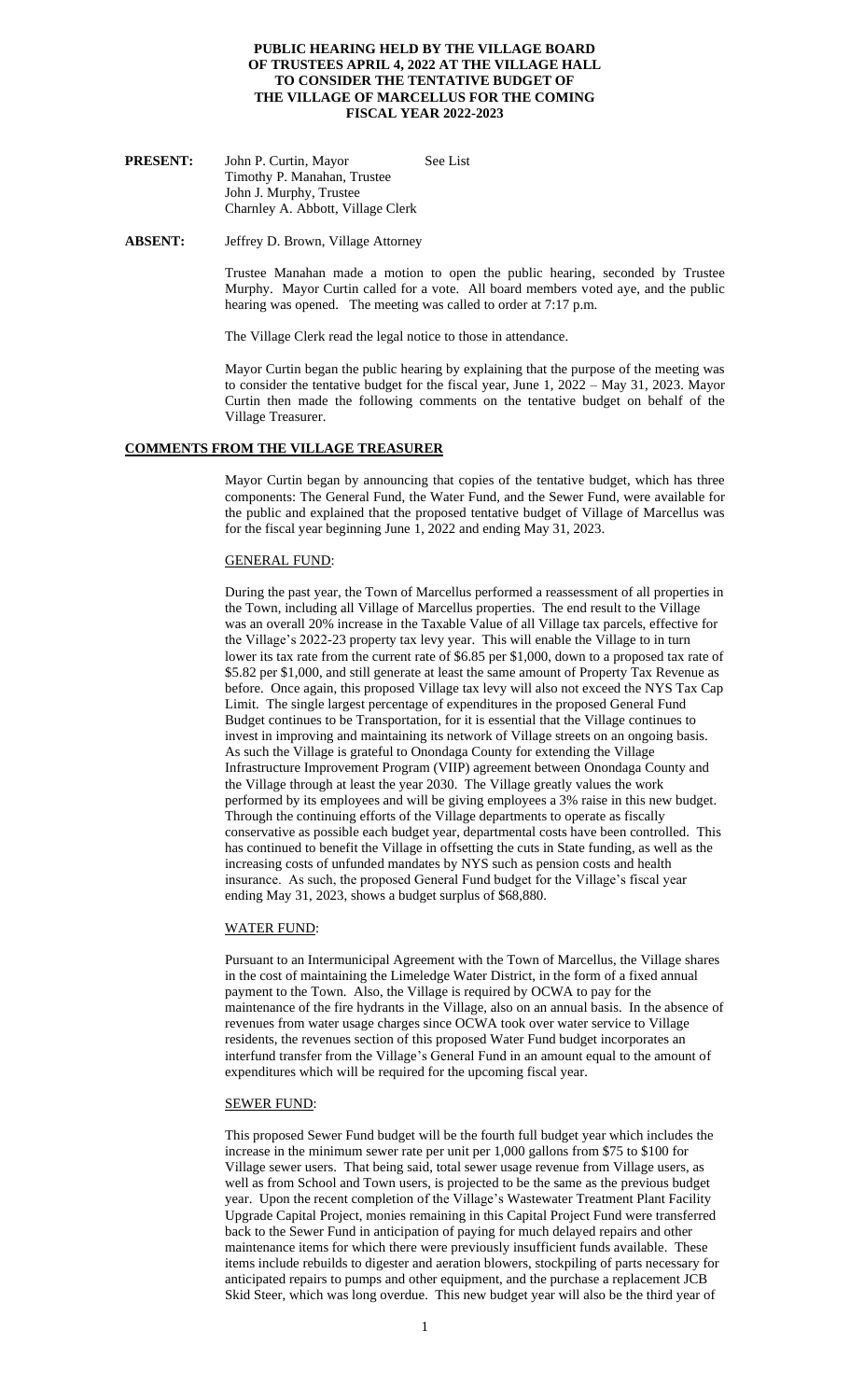repayment on the 30-year interest free loan from the NYS EFC, which financed a substantial portion of the Capital Project. The annual debt service payment on this loan is \$173,420. Another full fiscal year of increased revenue from all sewer users, coupled with the anticipated decrease in total debt service, has resulted in the Village's proposed Sewer Fund budget showing a \$81,185 budget surplus for the fiscal year ending May 31, 2023.

## **COMMENTS BY THE MAYOR**

Mayor Curtin then made the following points during the hearing:

- a. Loss of sales tax revenue continues to affect the Village budget. The Village continues to receive infrastructure monies from the County, under an agreement between Onondaga County and the Village called the Village Infrastructure Improvement Program (VIP). It has now been extended for another ten years, until 2030, and includes multiple increases in the amount of financial assistance to the Village over the next ten years. This helps to offset the sales tax revenue loss.
- b. Increase in Assessment the County Finance Department provides the amount of total assessment for all Villages and this year the assessment went up by 20%, as noted by the Treasurer, because the Town of Marcellus performed a reassessment of all properties in the Town, including all Village of Marcellus properties. The new total taxable value of all Village tax parcels is now \$104,914,493, up from \$87,095,140 for the 2021-22 property tax levy year.
- c. Because of the reassessment, we expect to lower the tax rate to \$5.82/1000 of assessed valuation – which means that the assessment on a  $$100,000$  home, will be \$582 a year. It also stays within the state mandated property tax cap which would be \$618,906.
- d. Property tax revenue will increase, however from \$596,601 to \$610,599 (approximately \$14,000), which represents approximately 55% of the total revenue received by the Village from property taxes.
- e.  $\overline{A}$  3% increase in salaries for all employees, full and part-time, is included in this budget. Our employees received a 3% raise last year, and the Board felt that another 3% raise was not out of line this year, especially in this year of COVID challenges. This is not overly generous, and the benefits package remains the same – the Village employee pays 10%, while the Village provides 90% of health coverage. This, I might note, is much better when compared with similar arrangements in the private sector
- f. Employee Benefits many of these, including retirement, health insurance, unemployment insurance, and workers continue to remain beyond Village control.
- g. Debt Service continues to be a large item in the budget and it cannot be overemphasized. It is always the gorilla in the room and one that will not go away even if there was complete dissolution of the Village – residents would still pay this debt. The debt for the WWTP upgrades will continue to be very significant for many, many years to come – until 2050.
- h. State Regulations and Unfunded State Mandates continue to compound budget problems for the Village – items over which, there are no controls by the Village. The most recent example is the requirement from NYSDEC, which has ordered the removal of phosphorus down to a 1.0-mg/L level so as to stop the pollution of Onondaga Lake. This is of major concern to the Village and our plant operators because of the high cost to implement this unfunded mandate. Our WWTP is the only one, other than METRO, that comes under this directive, and we did meet a 2019-20 State mandate, the cost for which was almost \$8,000,000. We were able to secure some grant money as well as a no-interest loan to cover this cost, which can only come from sewer rents. As a result, sewer rents have increased significantly in recent years, but not this year, nor last year.
- i. Department of Public Works the Village DPW and our Superintendent and Deputy Superintendent are always very sensible in planning for each budget year. Monies have already been set aside from the previous budget to complete some capital improvements, namely the repaving or reconstruction of certain Village streets, yet to be exactly determined at this time, other highway resurfacing perhaps, to purchase a new Ford F-550 at an estimated cost of \$50,000, and to share in the cost of brush and tree removal and street sweeping with the Town of Marcellus. The new DPW budget also calls for reconstruction of Slocombe Ave, along with storm sewers on this street, as well as sidewalk repair in several locations in the Village, a continuation of street sweeping and repainting of crosswalks, and assisting MCS students in the development of the Green Gateway Project. There are also plans to re-side the Village Hall, using funds obtained from a successful American Rescue grant application.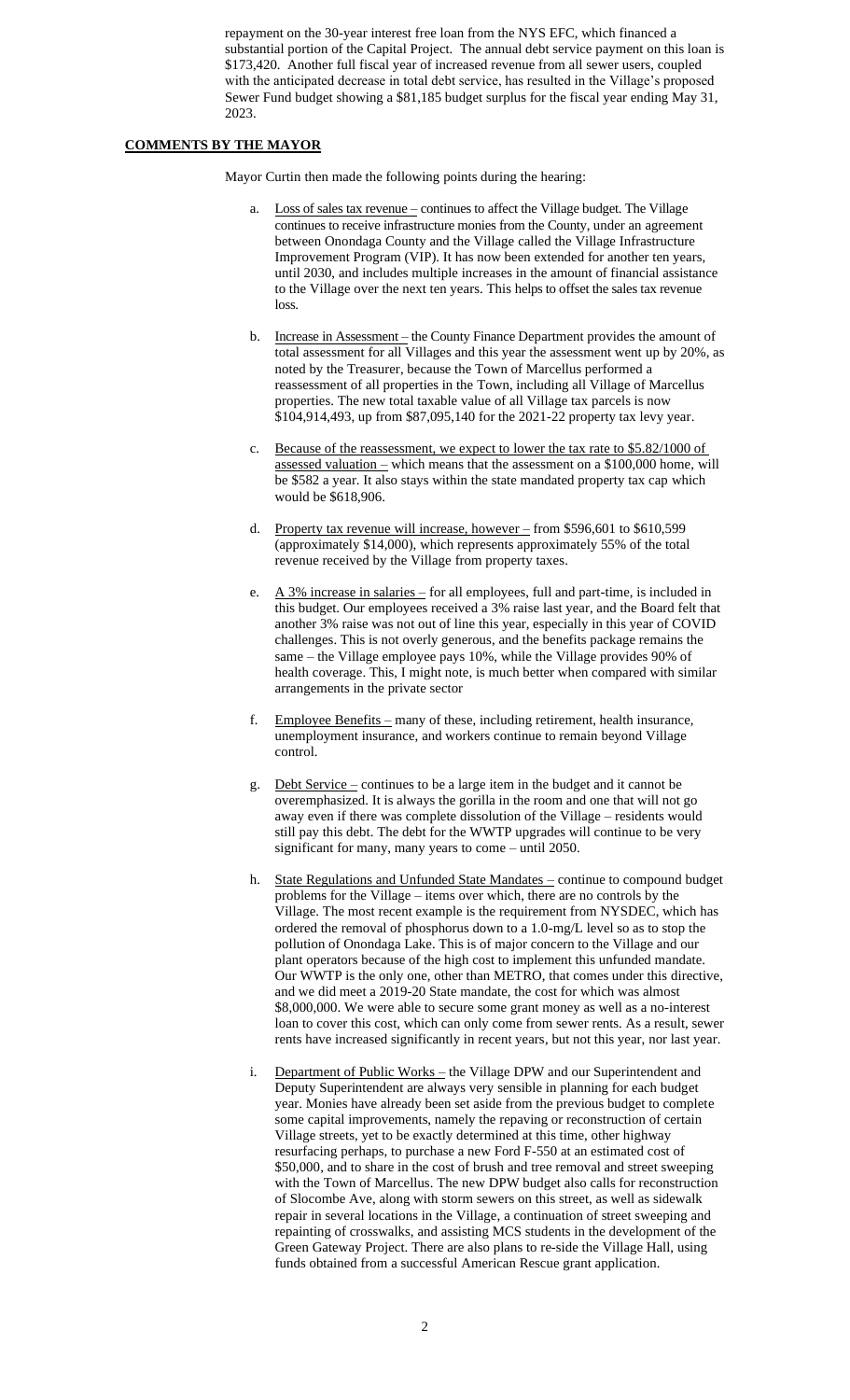- j. Village Trash Hauler Contract on  $12/1/21$ , the Village renewed its trash hauler contract with Superior Waste Removal, which expires on 11/30/24. This 3-year hauler contract costs \$122,124 and calls for an annual increase in the monthly fee, beginning in December of each year.
- k. Police Department
	- a. The budget for the Police Department has remained stable this year and Chief Podseidlik continues to hire excellent part-time officers, including School Resource Officers. The Village's Police Budget for the fiscal year from June 1, 2022, to May 31, 2023, will be the first full year in which the Village has SRO contracts with four school districts (Marcellus CSD, Lyncourt UFSD, Onondaga CSD and Tully CSD), including supervision by MPD Chief Podsiedlik. There is no cost to the Village for this service and provides a way for school districts that do not have a local municipality to obtain the services of a school resource officer. The department's budget remains stable this year, while monies are being set aside for the purchase of a new police car in the 2023-24 Police budget, there is also a need to replace police radios, an upgrade in the 911 upgrade in the County and the cost of gasoline will and has increased considerably.
	- b. The Chief reports that the successful closure rate (identify and arrest suspects) is far above the national average.
	- c. The dollar amount of Police Department expenditures (exclusive of SRO salaries & related expenses) as requested for the 2022-23 fiscal year budget are very comparable to those of the 2021-22 fiscal year budget.
	- d. Some continue to argue that if there is a need to cut services, the Marcellus Police Department should be eliminated. Our Board is unanimous in its decision that our Village needs a police force, and I would like to address that issue once again. The absence of major crime in our Village has given rise to some complacency as well as questioning the need for a police force. The absence of major crime is not just a piece of good fortune. We don't have major crime because the mere presence of a police force acts a significant deterrent to crime and causes the criminal element to move on to other communities – ones that would provide less scrutiny and not hinder illegal activity as much. The criminal element prefers to be as inconspicuous as possible. Some claim that our police department could be easily absorbed into a larger police entity (e.g., the County Sheriff's Department) without losing the level of protection that the community currently enjoys. While the Sheriff's Department provides much assistance to our Village, including use of its many resources, it is doubtful that the Department could answer 300-400 extra calls a month adequately, since it would not be able to dedicate a patrol car to the Village on a regular basis. The Sheriff's Department, like all policies agencies, is stretched to the limit with its own budgetary concerns. Our Village would be safe, but quality of life issues (a hard-to-define concept made more conspicuous by its absence), ones that are important to village residents, would be seriously compromised. Each village is, of course, different and each should address the issue of police protection in light of its own particular circumstances. At present, our Board is committed to maintaining a police presence in the Village of Marcellus – a force that continues to be increasingly professional and a model for others in the county.
- l. Clerk and Treasurer the salaries and benefits of the Village Clerk and Village Treasurer are divided between two funds – the General Fund and the Sewer Fund – since the duties and work activity of both employees is equally divided between these two funds.
- m. The Village Attorney is now considered an officer of the Village, not an employee hired by the Village. Our Board continues to greatly benefit from his advice and counsel.
- n. Village employees, Bill Reagan, and Dave Weber, now perform Code, Fire, and Zoning Inspections – and their efforts have been very helpful as we continue to enforce the Rental Registration and Inspection Law as well as the Vacant Registration Law and Building Code Regulations. In addition, we are under increasing scrutiny from the DEC to meet mandatory storm water regulations and our Code officers have been most effective making sure that the Village was in full compliance, following recent DEC audits.
- o. Culture and Recreation parts of the budget include some monies, in the form of contract agreements, for the Health-Loan Closet and the Marcellus Historical Society since these organizations provide a service to the Village and its residents.
- p. The Water Fund remains but has no revenue. Monies are allocated from the General Fund to supplement this Fund, primarily to pay for hydrant inspections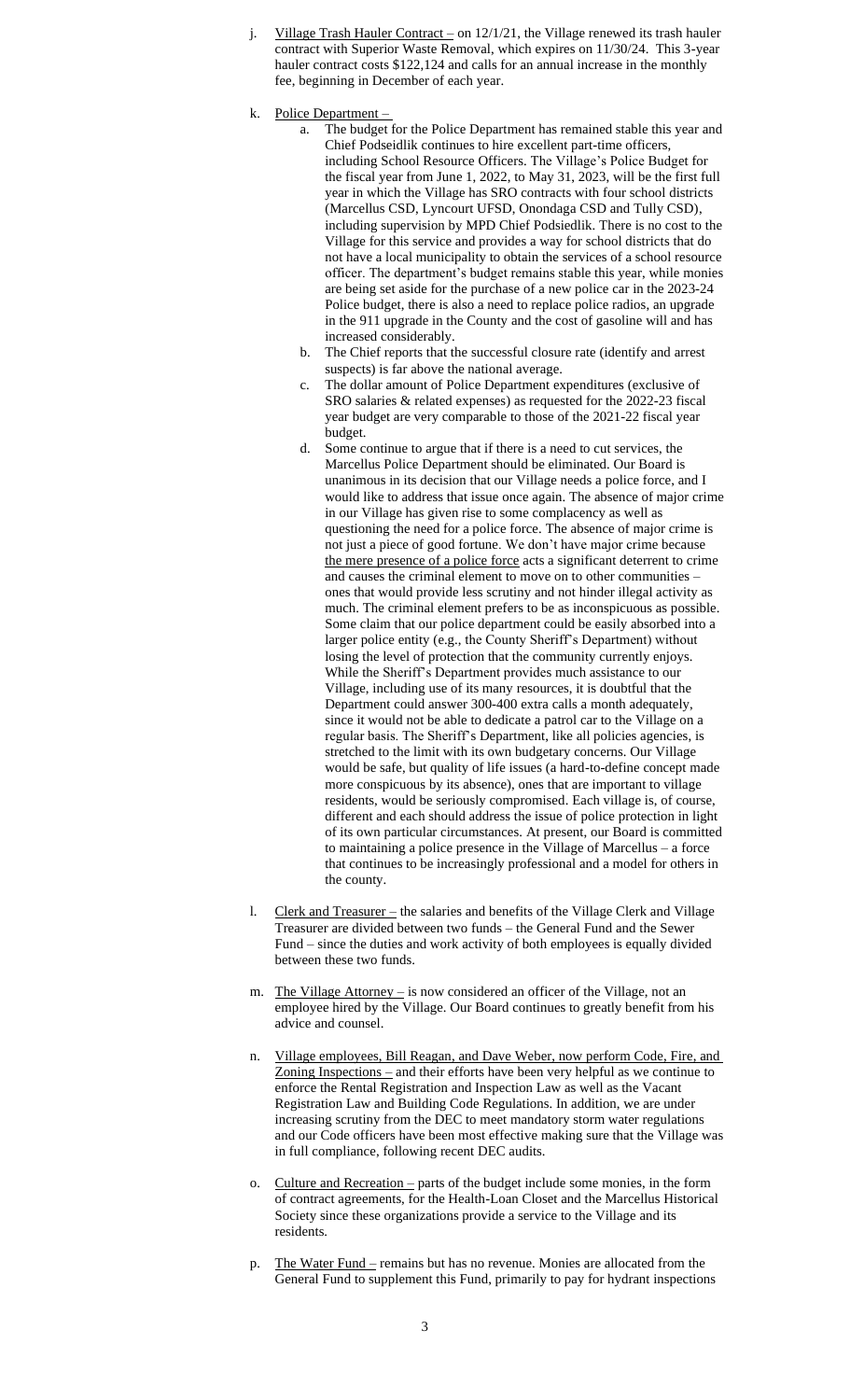by OCWA (\$4,000) and to pay for the annual Limeledge Contract (\$6,000) for a total of \$10,000 each year.

- q. The Sewer Fund the Village Treasurer has addressed this part of the budget and the need to continue to maintain a fund balance that will keep the plant prepared for expected and unexpected emergencies and mandates. In addition, a major expense this year will be the replacement of the Park Pump Station, the possible purchase of a new skid steer, and the increased cost of service contracts for the new equipment at the plant – there is significant decrease in one area of supplies – chlorine is no longer used as a disinfectant at the plant, supplanted by ultraviolet disinfection – this is much safer but will cause an increase in the cost of electricity – maintaining sewer lines – rehabilitation of manholes – new fencing at treatment plant
- r. The Compost Project continues to be most successful trying to secure grant monies for a new blower units and skid steer
- s. Wastewater Treatment Plant Upgrades the \$8 million treatment plant upgrades mandated by NYSDEC to remove phosphorus from the plant's effluent is complete, including site restoration as well as paving and sidewalk construction. The financing package which the Village has been able to secure includes a \$5,202,600 short term (30 year), interest-free hardship loan and a \$1,379,900 WIIA Grant (formerly called a NYS Water Grant) along with an \$80,000 WQIP #11 grant, a \$1,000,000 WQIP #14 Grant as well as a \$250,000 SAM (DANSY) Grant.
- t. A question often asked is: "isn't the Village sewer system overtaxed, as we are reminded all the time in every Village newsletter?" First, the sewer system is not overtaxed ever since it was upgraded in 2013 with a major reconstruction and relining of the sanitary sewer line, a \$700,000 project for which the Village was able to obtain a NYS grant. In addition, in 2013-2014 the Village began a sump pump inspection program, which was most effective in reducing non-sewage inflow into the Village's treatment plant. Because of these two projects, the treatment plant's capacity has been increased significantly and will easily absorb not only the sewage generated from this project but from future development that might occur in the Village. The issue of an overtaxed sewer system has not been mentioned in any Village newsletter since 2013. What has been a subject of concern in every newsletter in recent years and which has caused sewer rates to increase considerably, was the mandate by the NYS DEC to reduce the level of phosphorus from the treatment's effluent. This was an order by the State of New York and although we fought it for a number of years, the Village was forced to upgrade the plant to the tune of \$8 million. By law, it is only from the sewer rates that treatment plant upgrades can be funded. The Village sewer rate (which is not a tax) is still lower than almost every other treatment plant in the County, including Metro.
- u. No Increase in the sewer rates there is a minimum quarterly sewer rate, for Village sewer users, of \$100.00 and a minimum annual cost of \$400 and a projected average annual cost of \$558.97, based on using the current number of Village sewer users of 945. Keep in mind that this is an average estimate since sewer rates are based on water usage in the Village and that fluctuates. The annual cost for outside users (Town and School Districts) is projected to be \$698.71, given that outside users pay an additional 25% over that of the average Village sewer user – an increase of about \$140.00 per year, based on using the current number of Town and School Districts users of 364. In order to prepare our Treatment Plant for operation well into the 21st century, these increases, while hefty, are unavoidable.

## **COMMENTS FROM TRUSTEES**

Mayor Curtin asked if there were any comments from the other members of the Board. There were none.

## **COMMENTS/QUESTIONS FROM THE PUBLIC**

Mayor Curtin opened up the floor and asked for comments from the public. Mr. Dwight Widger, 11 Flower Lane, was in attendance to follow up with the Board regarding the drainage and water retention concerns on Flower Lane related to Coon's Pond that he discussed at the regular meeting on March 28, 2022. Mayor Curtin stated that the Board and the Village DPW have been in communication with the property owner and are determining the best course of action. Mr. Widger thanked the Board for their prompt attention to the matter.

There were no other items from the floor.

## **VOTE ON 2022-2023 TENTATIVE BUDGET**

Trustee Manahan made a motion to approve the Tentative Budget for the Village of Marcellus, for 2022-2023, and to set the property tax levy at \$5.82/1000 of assessed valuation The motion was seconded by Trustee Murphy. Mayor Curtin asked if there